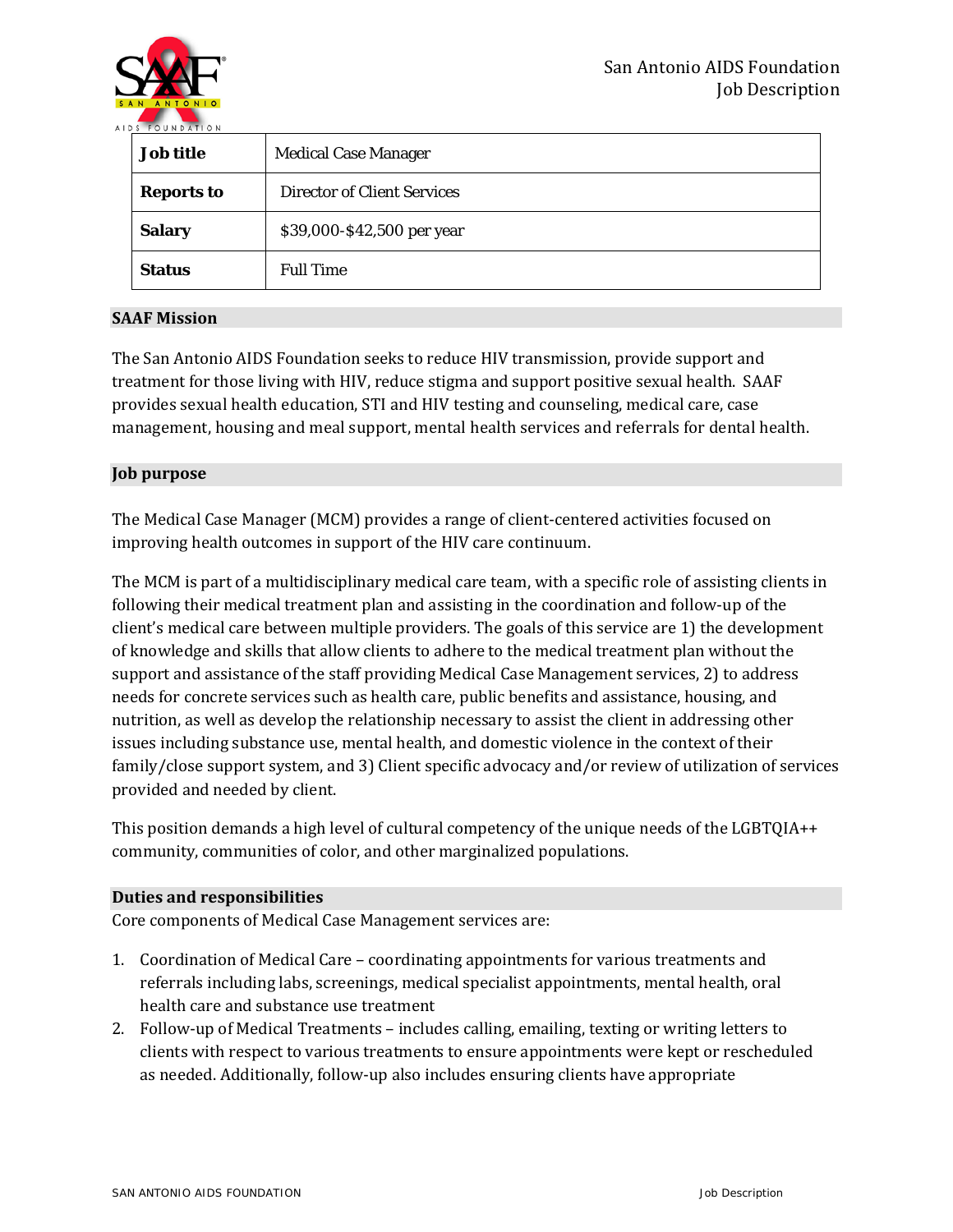documentation, transportation, and understanding of procedures. MCM staff must also encourage and enable open dialogue with medical healthcare professionals.

- 3. Treatment Adherence the provision of counseling or special programs to ensure readiness for, and adherence to, HIV treatments to achieve and maintain viral suppression. Key activities include:
	- Initial assessment of case management service needs
	- Development of a comprehensive, individualized care plan
	- Timely and coordinated access to medically appropriate levels of health and support services and continuity of care
	- Continuous client monitoring to assess the efficacy of the care plan
	- Re-evaluation of the care plan at least every six (6) months with adaptations as necessary
	- Ongoing assessment of the client's and other key family members' needs and personal support systems
	- Treatment adherence counseling to ensure readiness for and adherence to complex HIV treatments
	- Client-specific advocacy and/or review of utilization of services
- 4. Other Requirements:
	- Ensure that all eligible funding sources are tapped before accessing Ryan White funds.
	- Enter units of service and client data on a timely basis into the ARIES and Client Track Systems.
	- Maintain assigned clients medical and service record files and responsible for files completeness
	- Abide by current Ryan White Standards of Care
	- Perform other duties as assigned

## **3. Qualifications**

Required Qualifications:

- Bachelor's degree in health or related field. Multiple years' experience in HIV may substitute for degree.
- Valid driver's license
- Excellent verbal and written communication skills for diverse groups and individuals, including strong interpersonal and organization skills
- Demonstrated ability to work effectively and sensitively in a multicultural environment with individuals of gender and sexual diversity, individuals with substance use disorder and those experiencing houselessness

Preferred Qualifications:

- Master's degree in Social Work or related field
- Bilingual (English/Spanish)
- Knowledge of HIV transmission and prevention
- Several years' experience in providing support services in a social service agency